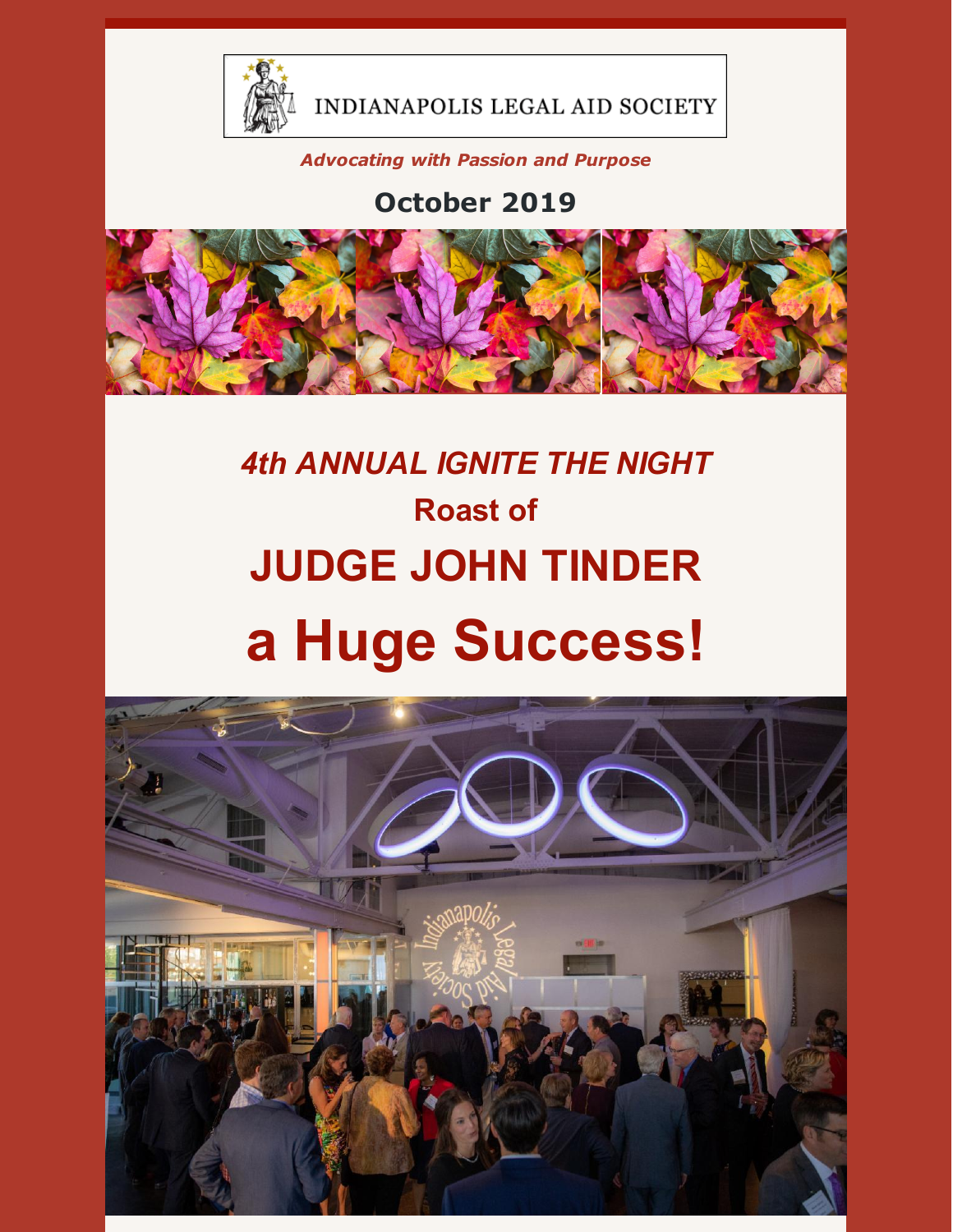If you did not attend the Roast of Judge John Tinder, you missed a lively and entertaining evening with nearly 400 people in attendance at The Crane Bay Event Center - - and all for a tremendous cause.

We would like to thank our sponsors, roasters, donors, guests, and of course, our preeminent roastee, Judge John Tinder, for helping us raise approximately \$125,000 (net) for much needed operating funds which will allow us to provide legal assistance for the most vulnerable Central Indiana residents.

Hope to see you next year!

(Photos by Jay Cougan [www.facebook.com/jay.cougan1](https://www.facebook.com/jay.cougan1?__tn__=K-R&eid=ARC7JtRccz_ZGK8E1Xnwsvws8oqL0eLrfk9THXrcsGITz9gxjyaQaOLm1mqZyYjD6iWx_6H1OzXYj3g4&fref=mentions&__xts__%5B0%5D=68.ARDJhBDYvhx1evqR_oO95V3jONh04QL3PB6BunDIIpBmSS_IANw69rXe0ZZhf_K-zRfq7Bx_umxMRPiFB4v0rPU6asXw8nGisSVcsuzPIkSE8dEyxJNlwEec2hg177oMiQbSJ5lvVpTLRNixJzzSsqZK8KmED9LnijIwsFKfssl_ldHIlij7rVmrDzoEuOk3BnL_kPyPpCsmq9jpqyzrT25-Ouq7NbvYMweg4TZWX64hz3whwm9Ovh7D451JDLu2RfVk-eLUa8H5J9CvYFdE4IhGRPCOrme6wOadyBbUTBitBpn3y6azv2ce1mZdXDfa3b3Ip_UnJoLWXJBJyvTCEe-kXRe-))









## **Meet Alec, Our Front Office Manager**

We would like to introduce you to Alec Steinmetz, our Front Office Manager. Alec started at Legal Aid on April 1 of this year. Alec not only checks people in and schedules appointments to meet with our attorneys, he has streamlined these processes to be more efficient. Alec is a wonderful ambassador for Legal Aid as he is the first person people see when they arrive at our office. We are proud to say that Alec has received numerous compliments from clients because of his soft-spoken and patient demeanor.



Not only does Alec manage the front office, he has assisted with numerous projects designing ads, programs, and signage for events such as the 4th Annual Ignite the Night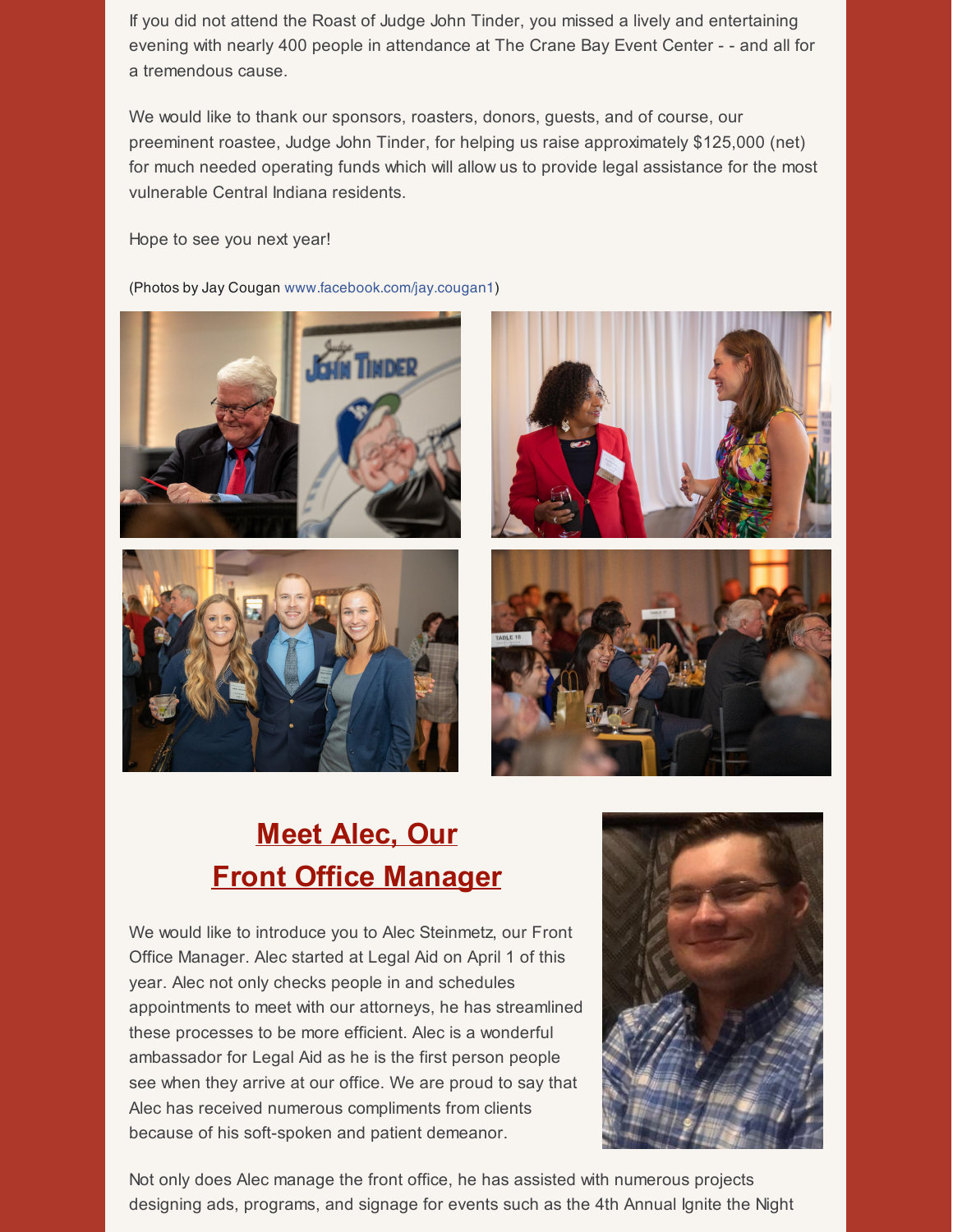Roast.

Alec graduated in 2016 from Indiana University Bloomington in the IU School of Journalism and was very involved with IU's radio station, WIUX, as an on-air personality, along with writing radio dramas. He was also on the board of directors at WIUX when they won a global award for best large college radio station in 2016. In addition, he was a writing tutor for IU's tutorial services for two years.

In talking about the clients Alec sees every day, he says that the clients who come to Legal Aid worried about their children are the ones who stick with him the most and are the most powerful. One such client is a 22 year-old man who recently came to Legal Aid trying to gain guardianship of his three younger brothers. Luckily, for Alec and the rest of the staff at Legal Aid, we see many success stories.

#### **October Success Story**



"William" came to Legal Aid as a 63 year old man with a sizable child support arrearage. For a number of years, William paid support without being credited because he was selfemployed. Other years he suffered temporary unemployment due to job loss and/or disability. As a result, his driver's license was suspended, and there were liens on his car. William's sole income by the time he was older

was his Navy pension, but the arrearages left him without a livable income. William is typical of many older gentlemen who are attempting to put their lives in order and can't seem to get out from under these hefty arrearages.

William's children are now in their twenties with children of their own. Their mother, "Sharon", agreed that William should be forgiven these burdensome arrearages but had no idea how to help him. Before meeting with Legal Aid, William had tried on his own to work with the prosecutor's office but to no avail. That is when he contacted Emily Browning at Legal Aid. She filed a Verified Petition to Emancipate Children and Terminate Support, which ultimately accomplished the goal of obtaining a hearing to discuss this issue with the deputy prosecutor.

On the day of their court appearance, William was a nervous wreck. Emily met with the deputy prosecutor privately and explained the situation that both parties agreed that the arrearages had essentially been paid over the years, and the parties would like to bring the balance to 0. She drew up a document reflecting this, and Emily presented it to the parties. According to Emily, William began to sob. He had carried the burden and guilt of this debt for so many years, and this conclusion was a tremendous weight off his shoulders. Sharon embraced Emily and William together because she recognized the impact of the gift she had given in the process. It was a great day at Legal Aid!

## **Volunteer Opportunities**